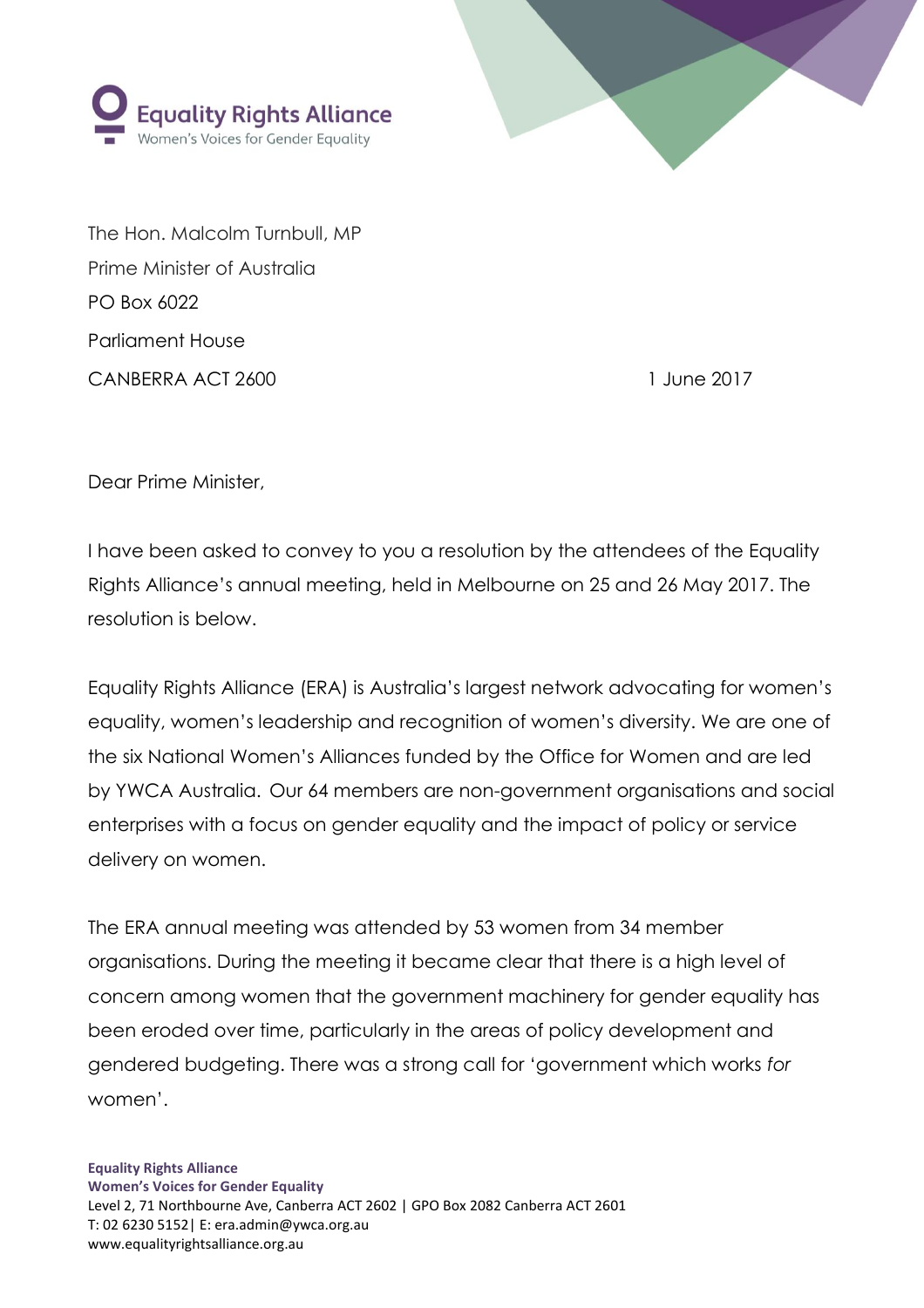

We have copied this letter to the Minister for Women and the Treasurer with a view to encouraging a discussion about the role of the machinery of Government in promoting gender equality. We would appreciate the opportunity to meet with you to discuss our members' concerns and possible approaches to building stronger government machinery for gender equality.

Yours faithfully,

Helen Dalley-Fisher ERA Program Manager

cc.

Senator the Hon M.C. Cash - Minister for Employment, Minister for Women, Minister Assisting the Prime Minister for the Public Service

Hon S. J. Morrison MP – Treasurer